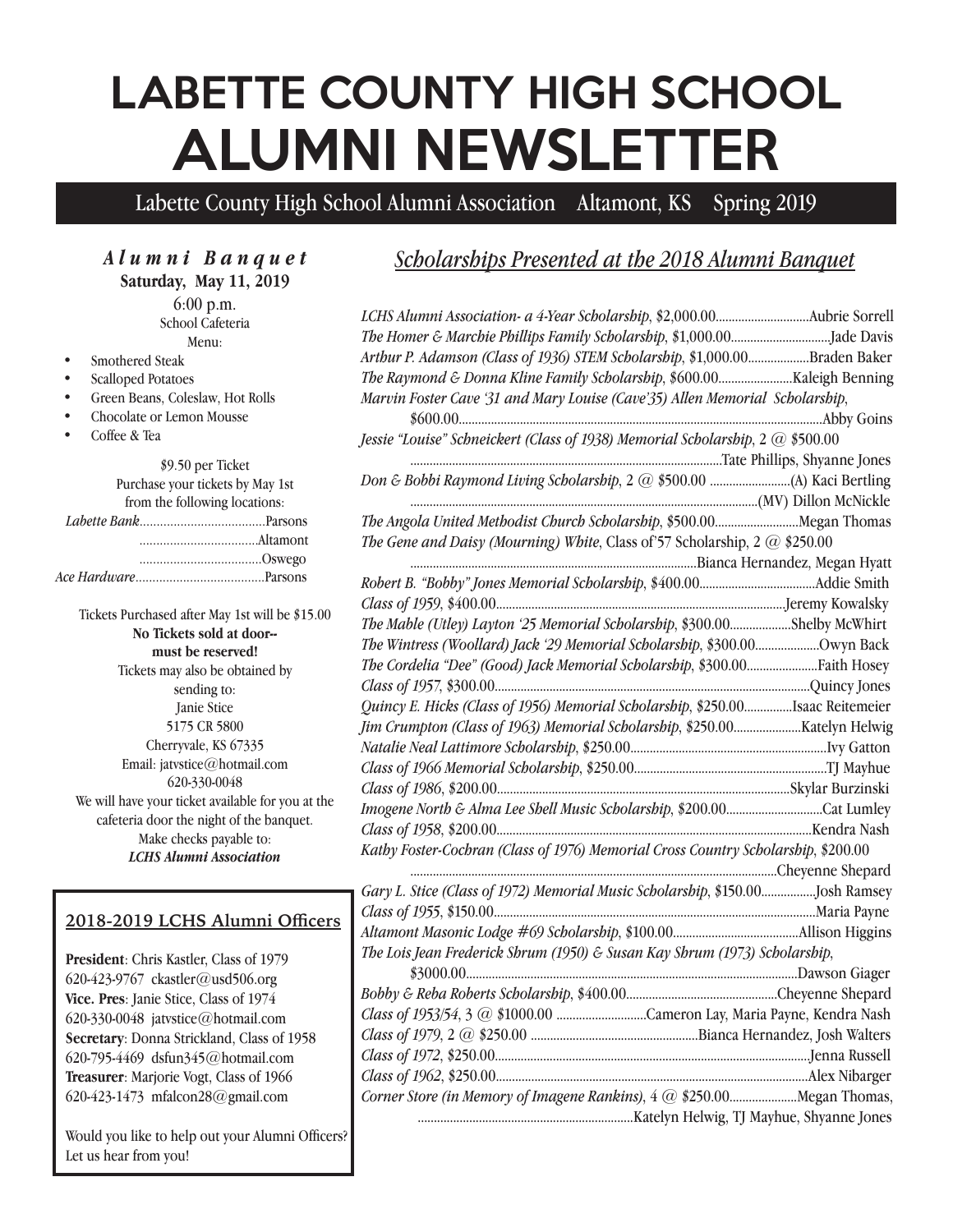## From Your President

Alumni, you can make a difference.

Alumni, it is my pleasure to serve as President of our Alumni Association again this year. As the time from my graduation gets further away each year, the memories I collected during my years as a Grizzly are as vivid today as they were all those many years ago. What I really like about my memories from high school is that I am always young, trim and fit. I felt like I could conquer the world and college was affordable.

What is different now from that time is the cost of college. Students go into great debt just to get a bachelor's degree and even more if they change majors or get a master's degree. To that end, we have wonderful alumni that are passionate about making a difference for our young people, seeing them succeed as you give faithfully to the Alumni Association. Every year you support us with donations to sustain our scholarship fund, to fund our operating and mailing cost, as well providing the Sunshine Fund, which pays some expenses for students who cannot afford them.

Your contributions help keep our Grizzly tradition of excellence strong and proud. At times it seems as though everyone is asking for your hard-earned dollar, but in order to sustain and improve the quality of our schools and provide scholarships, we need your help.

This is our opportunity to give back. In the past, our alumni have always stepped up to provide scholarships or donated large sums of money for a specific project. If you would like a list of the district needs or any other project or program that needs funded, please let us know. We would be happy to provide you with the opportunity to make a difference.

Remember, Alumni can make a difference. Thanks for all that you do!

Chris Kastler—Class of 1979

Greetings LCHS Alumni:

## Principal's Message

Labette County High School remains a special place where what's best for kids is happening on a daily basis. It is the place students want to be because of the opportunities and the great learning environment. It is a place where teachers treat students with respect. It is a place where students and parents understand that teachers care.

Our mission is clear at Labette County: to combine high academic standards with "top-notch" vocational opportunities; to combine the proud tradition of the past with a vision toward future college and career opportunities; to encourage and develop relationships that move students toward becoming successful, respectful, responsible citizens, and moral decision makers. This mission really hasn't changed much since the formation of LCCHS. The "Educational Philosophy" contained in the LCCHS catalog of 1948-49 states "The student must be taught industry, respect for …property, …the rights of other people, …and themselves. The secondary school is to help build a foundation for a better life."

Students at Labette County graduate with more than a high school diploma. They have the opportunity to graduate with a Certification in one of 10+ areas attained through enrollment in one of our Career and Technical Education pathways. They will graduate with the "soft skills" - such as respect, grit, perseverance -that are needed to be successful in the work and/or college environment. Students are exposed to many career fields through job shadowing, facility tours, and local business leader speakers while here at Labette County. We're excited about the  $40+$  students who have even had the opportunity this year to take part in an internship with a local business during the school day. Students, through our partnership with LCC and CCC, may also graduate with up to 40+ college credit hours in the areas of English, Math, and Science, along with multiple CTE courses.

The best part about Labette County High School is still the people and how much they care about this place and each other. The teachers and support staff at LCHS have a passion for seeing our students be successful, both here at LC and in their adult lives.

I look forward to seeing and visiting with you at the Alumni Banquet in May and being surrounded by all of that "Grizzly Pride" once again.

Shane Holtzman, Principal-Class of 1988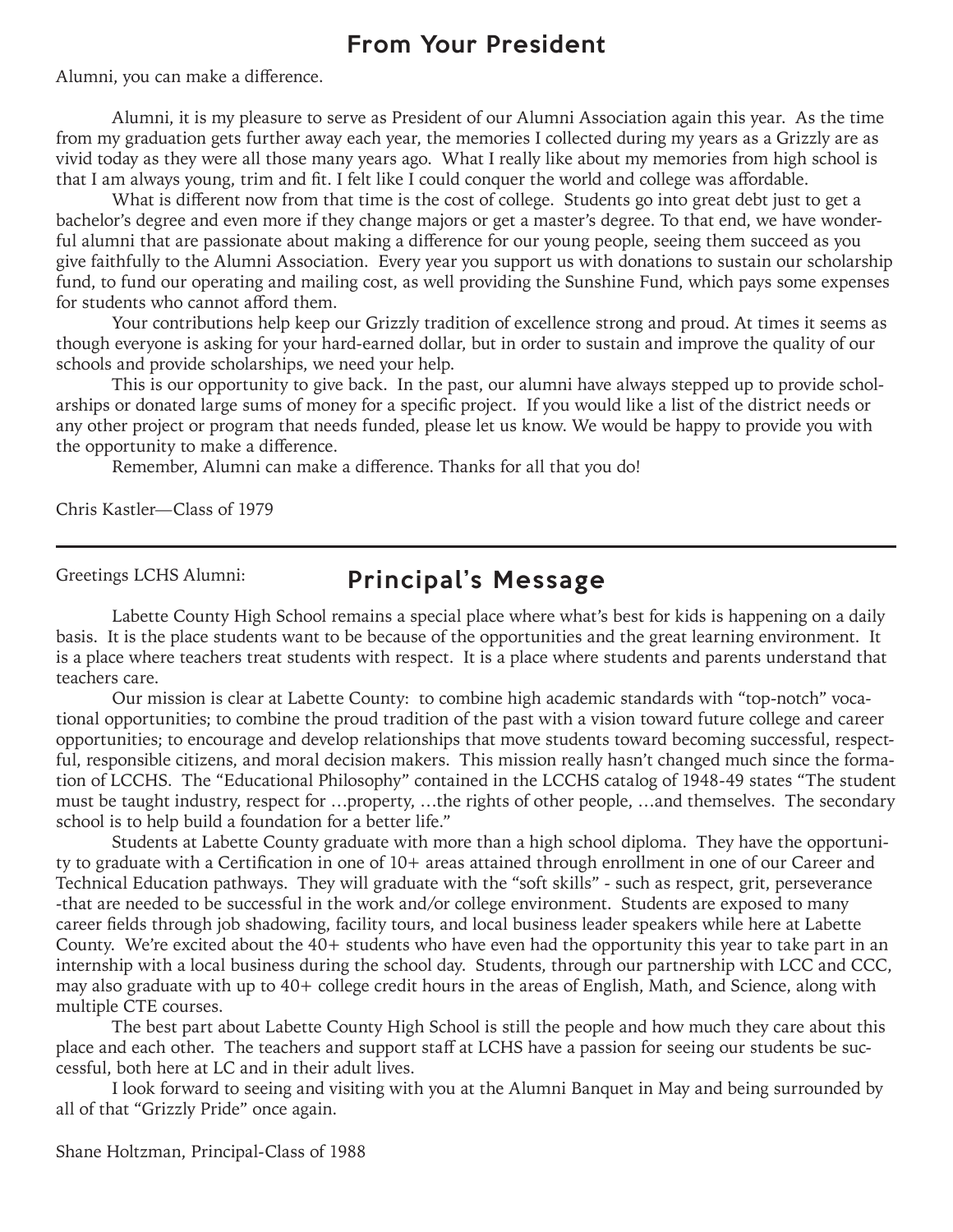#### The 506 Foundation Inc.

**The Purpose:** *We are a 501(c)(3) nonprofit organization whose mission is to foster excellence in education by funding programs that enhance the capabilities of USD 506 schools to stimulate students' academic achievement and enrich the learning environment.*

**The Goal:** *We shall engage in programs and activities benefiting the education of the youth in Labette County, Kansas, and to endow funds to enhance the quality of education provided by USD 506.*

**The Objective:** *We will concentrate on building endownment and serving as a repository for memorial and honorary contributions, as well as distibuting grants for specific educational projects not ordinarily provided for in the school district budget.*

*An avenue for you to invest in the education of future generations has been established in The 506 Foundation. There are several ways you can contribute. One can write a check to the foundation, include the foundation in your will, buy a life insurance policy naming the foundation the beneficiary, establish a trust naming the foundation as the beneficiary, or donate property, stock, or real estate to the foundation. Each of these actions will benefit the youth of USD 506 and may provide tax advantages to you at the same time.*

*This past year (2018) we received contributions of \$26,039.95*

*Contributions: Geta Markley, Keith & Gail Tucker, Elaine Phillips, Cathy Kibler, Jerry Warrior, Leigh Beason, Tony Nash, Brenda McMahon, Joan Tongier, Amazon Smile, Don & Barbara Raymond, Ray & Janie Stice, Marvin Cave, Francis Cave, Albert Phillips, David Adamson, Linda & Bill Jack, Brett Geifer, Charlene Piper, Bill & Linda Neal, Gene & Daisy White, Northrop Cooperation, Angola Methodist Church, J.David Jones, Donna Blancett, George Lewman, Pearl Walters, Philadelphia Foundation, Linda Thompson, David & Suzann Herold, Nema Rowoth, Clint Hilderbrand, Marvin Price, New Life Clothing, Pat Sand, Glen Likins, Anita Wooten, Mary Stevenson, William Cibes, Dewayne & Faith Rosson, Connie Mitchell, Rita King, Evelyn Lawrence, Gail & Bonnie Nelson, Mary Sanders, Carole McKinley, Chad Soles, Mark Muller, Alberta Scribner, L.D. & Christine Curran, Arlene Shelton, Janie & Don Barcus, Carol Jewell, Karen Baker, Brian Kinzie, Curtis Harshaw, Francis & Jane Kelsey, Jane Blackburn, Carolyn Nelson*

*Memorials Funded: Linda Reedy, Betty Tanner, Johnnie Henry, Margaret Jackson, Dick Holroyd, James Cowart, Scholarships Funded: Bradley Myers, Raymond & Donna Kline, Corner Store, Class of 1958, Class of 1959, Class of 1966, Class of 1968, Class of 1972, and Class of 1979.*

#### **From the Treasurer, Marjorie Eichhorn (Falcon) Vogt, Class of '66**

*Approximately 277 were served at the 2018 Alumni banquet including 32 scholarship recipients and their families. We awarded \$20,850 in scholarship funds! Also, the class of 1968 celebrated their 50th reunion. Thanks to Mrs. Johnston's culinary arts students who helped serve the meal.*

*Mrs. Hawks's graphic design class creates the annual newsletter; however, expenses come from the printing and mailing. If we can email it to you, please let me know at mfalcon28@gmail.com.*

*Balance of funds as of Jan. 22, 2019: General \$1,674.54; Museum Fund \$233.93; Scholarship Fund \$6,470.42; Sunshine Fund \$16,338.51.*

## **LCHS Mission:**

*To provide a relevant education and teach core values to every student.*

## **LCHS Vision:**

*To develope productive citizens and decision makers through academic, vocational, and extracurricular opportunities.*

## **LCHS Core Values:**

*Integrity-Having the confidence to be honest while staying true to morals.*

*Accountability-Being reliable and accepting responsibility for our actions.*

*Work Ethics-Working to our full potential daily.*

*Perseverance-Fighting through difficulty and adversity while never giving up.*

*Compassion-Being aware of other's struggles and taking action to assist them-getting along with others by being* 

*thoughtful and decent.*